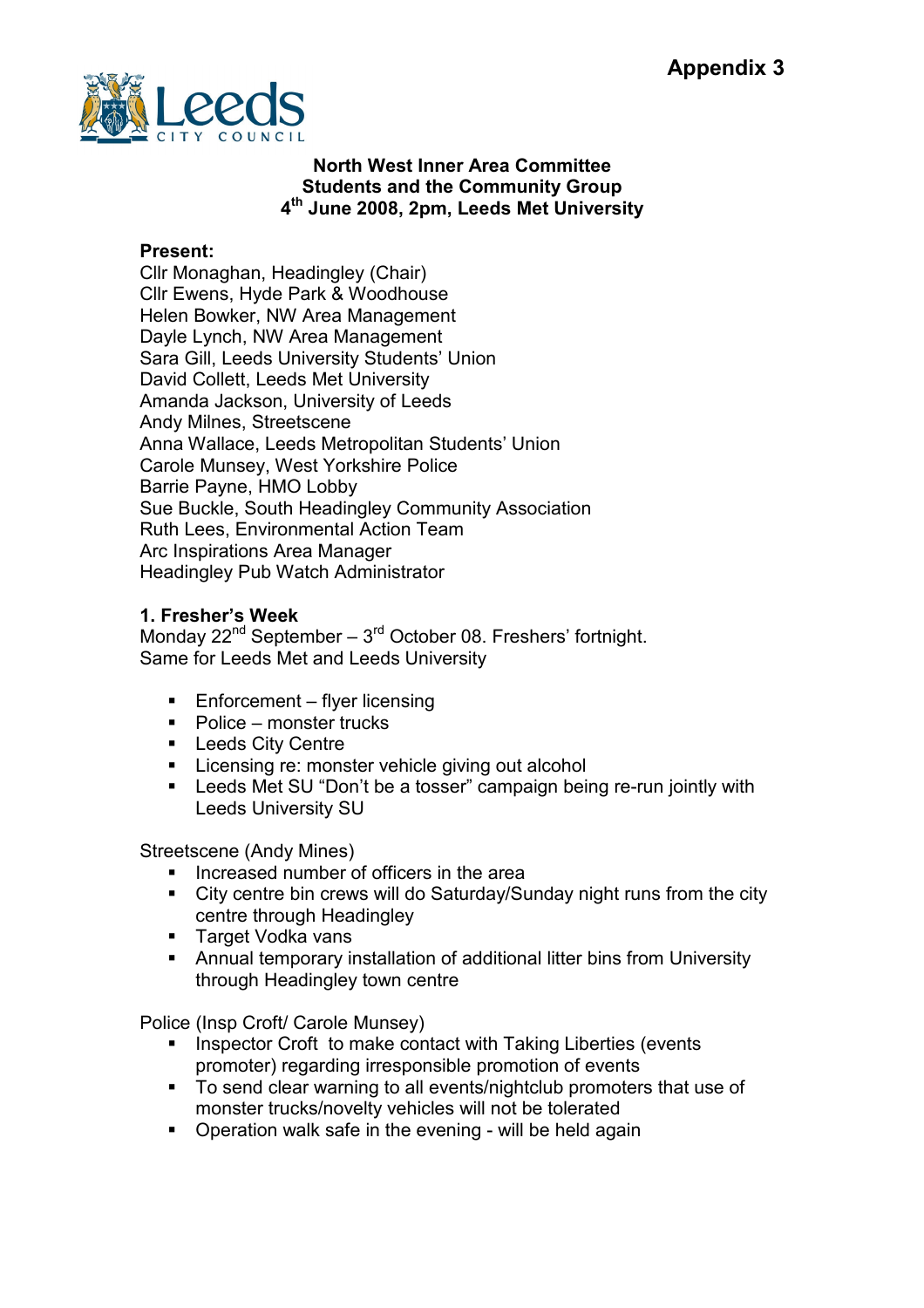Environmental Enforcement (Ruth Lees)

- § Pollution control team 0113 214 62 85
- **EXECTE:** Flyering will be monitored in terms of ensuring licenses and that activities are not breaching the terms of the license agreement
- Enforcement officers will be out in the area. City's zero tolerance to littering will be followed.
- Use of placards to be investigated in terms of what action can be taken against those using if they are held in front of cars on the highway as in previous years

Arc Inspiration

- Cleaning team out on the streets in Headingley centre
- Re-running campaign re: drinking responsibility

Area Management

■ Original Oak have own Freshers' Fair. Speak to the Oak landlord re: flyers van and previous noise complaints about it.

## 2. Student Changeover 2008

Minutes from  $20<sup>th</sup>$  March

- Posters to Barrie "Leave Leeds tidy"
- Sara to pass some posters to Anna and Sue
- Tom Stenger to be contact for skips

#### **Streetscene**

Bulky items collections starting next week. If anyone has any queries or is asked about collections need to contact elisabeth.ross@leeds.gov.uk

Prop up front line services. Extra collections starting next week as well, running for 4-6 weeks depending on need.

Recyclable goods (but not electrical goods) being stored temporarily at Kirkstall Rd for potential re-use.

Side waste around skips and on street will be picked by Street scene

Re-float glass recycling scheme operating in a small area, and is dependent on volunteers:-

- Kelsalls
- Burley Lodges

Need to ensure all bottle banks in the area are emptied before and regularly during the period. DL to speak to David Bailey

#### **Enforcement**

Need to give out a clear message out re: enforcement & whether will prosecute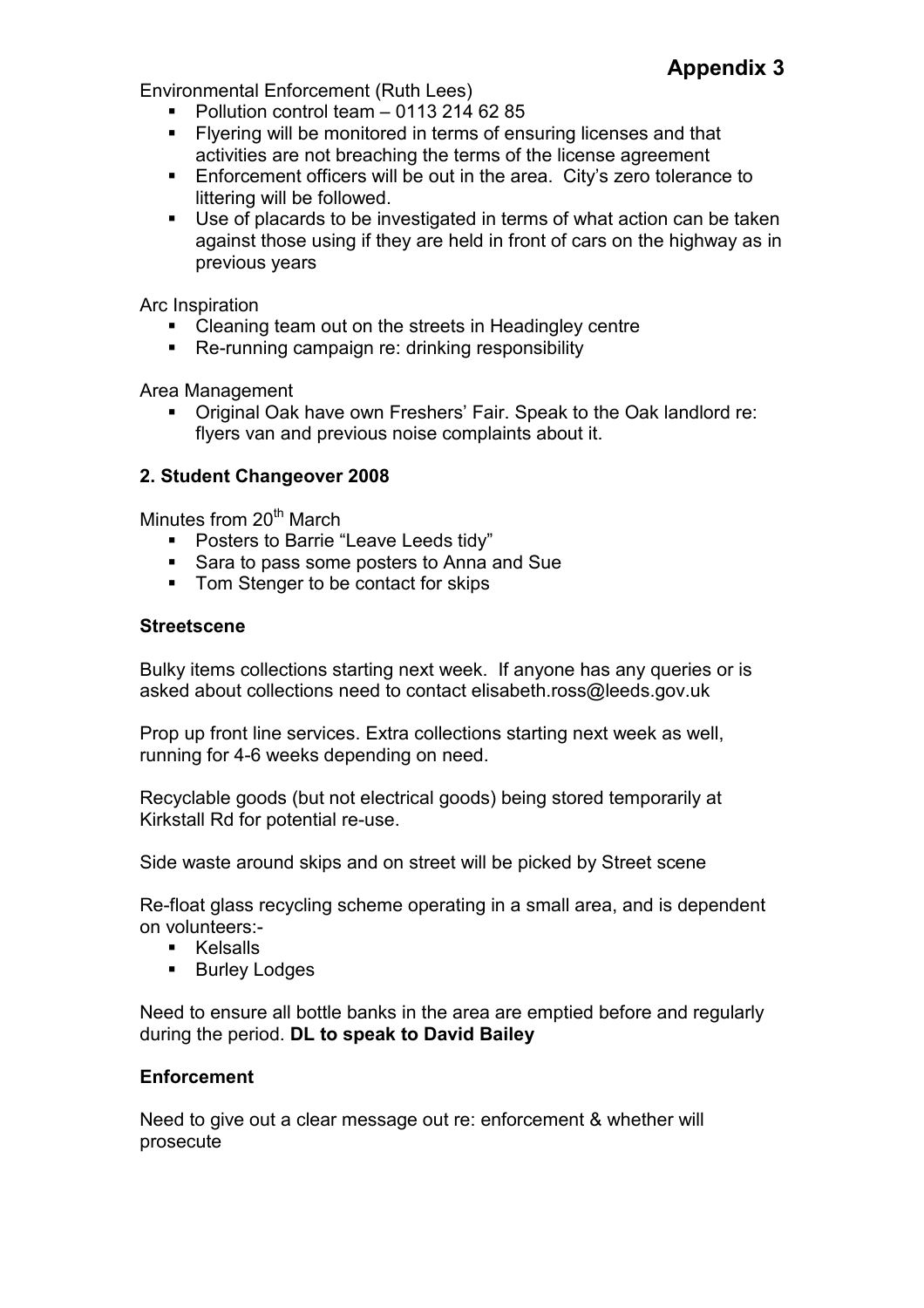Extra enforcement officers will be in the area for the period, patrolling and monitoring flytipping and nuisance gardens.

Focus once students have gone will be on landlords

Will be undertaking stop and searches on vehicles taking waste away to ensure that they have the right documentation/permissions

## Police/Wardens

Possibility of PCSOs doubling up with enforcement officers to be considered NPT Insps to speak with Ruth Leeds

Neighbourhood wardens to work in the area during this time, providing an extra resource.

NPT office – 2053025 Sats office - 2414061 - 2 sats working at anyone time

## Miscellaneous

Idea of distributing clear bin bags instead of black ones for next year, so bag slashers (tatters) can see contents.

Companies taking goods back for students.

DL to produce briefing note for officer briefing session on  $19<sup>th</sup>$  June with all contact numbers, exact skips locations and other useful information.

Leeds Met to send out a message to students re: changeover, in line with that already done by Leeds University. David Collett to action

Amanda Jackson planning on undertaking a tour of the area during this time with Aidan Grill and Sara Gill, anyone else welcome to accompany them.

Both universities considering/planning to target halls of residences, with regard to sending out a message about appropriate behaviour once living in the community.

Leeds University has produced a Community Guide booklet which will go to 1<sup>st</sup> year students. Been produced quite quickly this year but there will be an opportunity for wider input next year.

Leeds University and Leeds University SU met with Neil Evans (Leeds City Council Director of Environment & Neighbourhoods) and Steve Crocker (Area Manager) to discuss future policy development and partnership work

# Any Other Business

Unity day car boot sale on Cinder Moor, on  $1<sup>st</sup>$ ,  $8<sup>th</sup>$  and  $15<sup>th</sup>$  June.